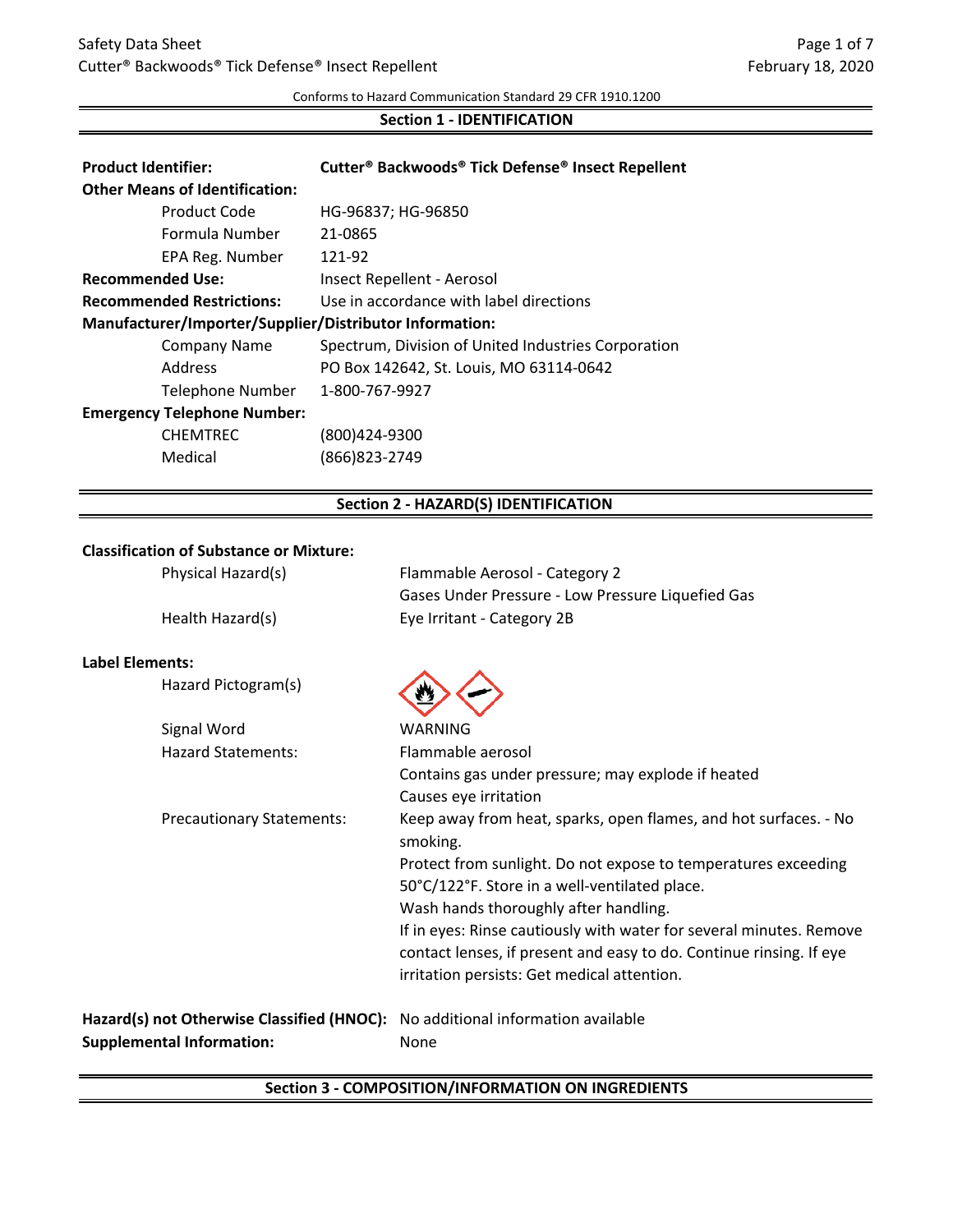# Safety Data Sheet Cutter® Backwoods® Tick Defense® Insect Repellent

| <b>Chemical Name</b> | <b>Synonyms</b> | <b>ICAS Number</b> | %    |
|----------------------|-----------------|--------------------|------|
| Ethanol              | ln/a            | 64-17-5            | 34.0 |
| Picaridin            | In/a            | 119515-38-7        | 15.0 |
| <b>Isobutane</b>     | In/a            | 75-28-5            | 10.0 |
| Butane               | In/a            | 106-97-8           | 1.0  |

In accordance with paragraph (d) of 1910.1200, the exact percentage (concentration) has been withheld as a trade secret. Other components are below reportable levels.

#### **Section 4 - FIRST-AID MEASURES**

| Inhalation:                    | If breathing is difficult, remove victim to fresh air and keep at rest in a position<br>comfortable for breathing. Get medical advice/attention if you feel unwell.         |
|--------------------------------|-----------------------------------------------------------------------------------------------------------------------------------------------------------------------------|
| <b>Skin Contact:</b>           | In case of contact, wash skin with plenty of water. If skin irritation or redness develops,<br>seek medical attention.                                                      |
| <b>Eye Contact:</b>            | In case of contact, flush eyes with plenty of water for 15 minutes. Remove contact lenses,<br>if worn. If irritation persists, get medical attention.                       |
| Ingestion:                     | If swallowed, do NOT induce vomiting unless directed to do so by medical personnel.<br>Never give anything by mouth to an unconscious person. Get medical advice/attention. |
| <b>Most Important</b>          | Symptoms of exposure may include, irritation of eyes and nose, cough and/or shortness of                                                                                    |
| Symptoms/Effects,              | breath.                                                                                                                                                                     |
| <b>Acute and Delayed:</b>      |                                                                                                                                                                             |
| Indication of                  | Immediate medical attention should not be required.                                                                                                                         |
| <b>Immediate Medical</b>       |                                                                                                                                                                             |
| <b>Attention &amp; Special</b> |                                                                                                                                                                             |
| <b>Treatment Needed:</b>       |                                                                                                                                                                             |

## **Section 5 - FIRE-FIGHTING MEASURES**

| <b>Suitable Extinguishing Media:</b><br><b>Unsuitable Extinguishing Media:</b><br><b>Specific Hazards Arising from</b><br>the Chemical: | Dry chemical or CO2.<br>None: Use extinguishing agent suitable for type of surrounding fire.<br>Products of combustion may include, and are not limited to: oxides of carbon.                                                                                                                                                                                                                                                                                                                                                                           |
|-----------------------------------------------------------------------------------------------------------------------------------------|---------------------------------------------------------------------------------------------------------------------------------------------------------------------------------------------------------------------------------------------------------------------------------------------------------------------------------------------------------------------------------------------------------------------------------------------------------------------------------------------------------------------------------------------------------|
| <b>Special Protective Equipment</b>                                                                                                     | Keep upwind of fire. Vapors may cause dizziness or asphyxiation without                                                                                                                                                                                                                                                                                                                                                                                                                                                                                 |
| and Precautions for Firefighters:                                                                                                       | warning. Vapors from liquefied gas are initially heavier than air and spread<br>along ground. Contact with gas or liquefied gas may cause burns, severe injury<br>and/or frostbite. Fire may produce irritating, corrosive and/or toxic gases.<br>Wear positive pressure self-contained breathing apparatus (SCBA). Wear<br>chemical protective clothing that is specifically recommended by the<br>manufacturer. It may provide little or no thermal protection. Structural<br>firefighters' protective clothing will only provide limited protection. |
| In Case of Large Fire:                                                                                                                  | Water spray, fog or regular foam. Move containers from fire area if you can do<br>it without risk. Damaged cylinders should be handled only by specialists.                                                                                                                                                                                                                                                                                                                                                                                             |
| <b>Potential Hazards:</b>                                                                                                               | Some may burn but none ignite readily. Containers may explode when heated.<br>Ruptured cylinders may rocket.                                                                                                                                                                                                                                                                                                                                                                                                                                            |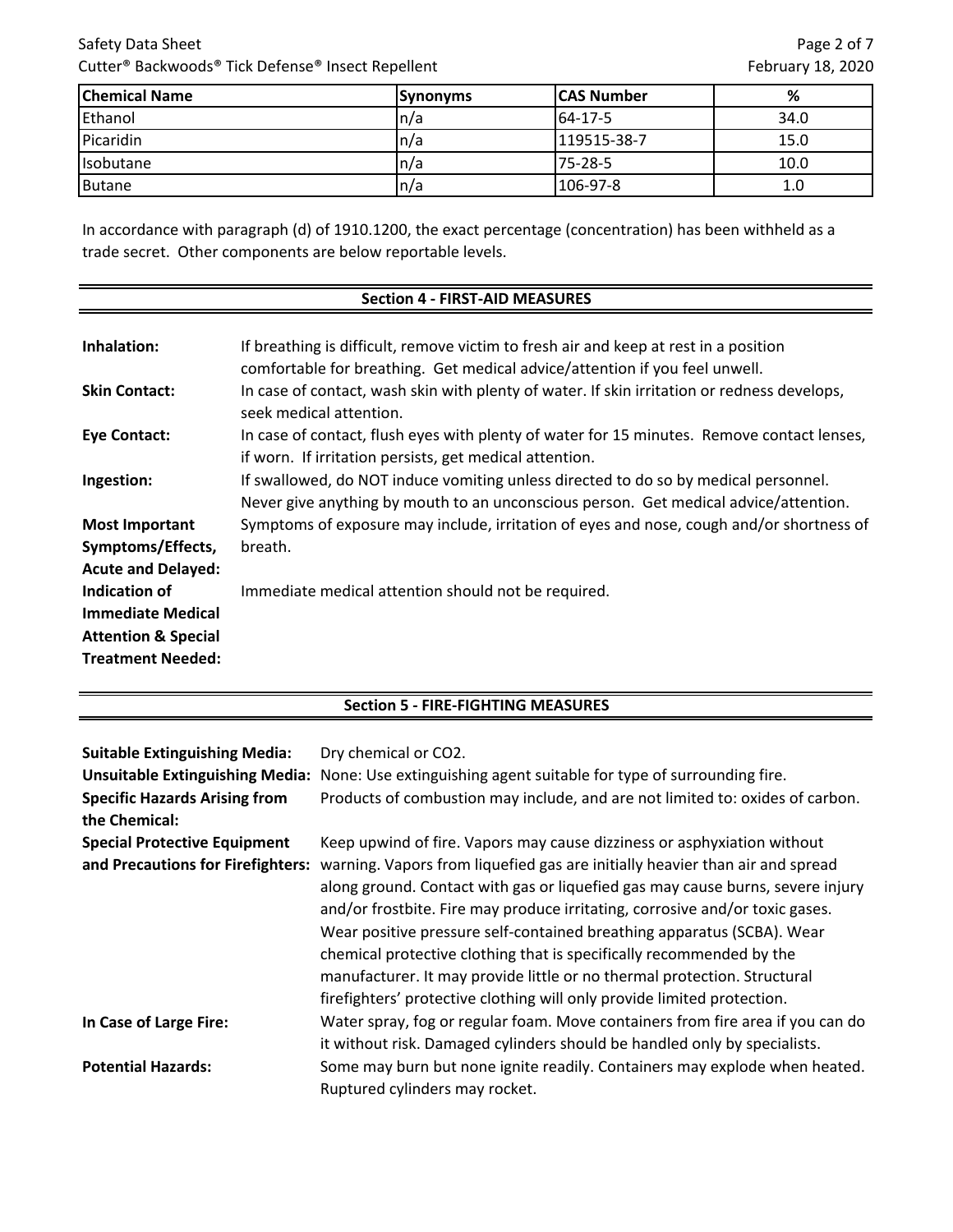#### **Section 6 - ACCIDENTAL RELEASE MEASURES**

|                                     | Personal Precautions, Protective Use personal protection recommended in Section 8. Isolate the hazard area                                                                                                                                                                                                                                                                                         |
|-------------------------------------|----------------------------------------------------------------------------------------------------------------------------------------------------------------------------------------------------------------------------------------------------------------------------------------------------------------------------------------------------------------------------------------------------|
| <b>Equipment and Emergency</b>      | and deny entry to unnecessary and unprotected personnel.                                                                                                                                                                                                                                                                                                                                           |
| <b>Procedures:</b>                  |                                                                                                                                                                                                                                                                                                                                                                                                    |
| <b>Methods and Materials for</b>    | Do not touch or walk through spilled material. Stop leak if you can do it                                                                                                                                                                                                                                                                                                                          |
| <b>Containment and Cleaning Up:</b> | without risk. Do not direct water at spill or source of leak. Use water spray to<br>reduce vapors or divert vapor cloud drift. Avoid allowing water runoff to<br>contact spilled material. If possible, turn leaking containers so that gas escapes<br>rather than liquid. Prevent entry into waterways, sewers, basements or<br>confined areas. Allow substance to evaporate. Ventilate the area. |
| <b>Environmental Precautions:</b>   | Report spills as required by local and national regulations. Prevent entry into<br>storm sewers and waterways.                                                                                                                                                                                                                                                                                     |

#### **Section 7 - HANDLING AND STORAGE**

| <b>Precautions for Safe Handling:</b> | Avoid breathing mist. Avoid contact with skin and eyes. Do not swallow.<br>Handle and open container with care. When using do not eat, drink or smoke.<br>Wash hands thoroughly after handling. |
|---------------------------------------|-------------------------------------------------------------------------------------------------------------------------------------------------------------------------------------------------|
| <b>Conditions for Safe Storage,</b>   | Keep out of reach of children. Keep container tightly closed. Keep away from                                                                                                                    |
| Including any Incompatibilities:      | heat, sparks, open flames, and hot surfaces. Protect from sunlight. Do not<br>expose to temperatures exceeding 50°C/122°F. Store in a well-ventilated place<br>(See section 10).                |
| <b>NFPA 30B Classification:</b>       | Level 2 Aerosol                                                                                                                                                                                 |

## **Section 8 - EXPOSURE CONTROLS / PERSONAL PROTECTION**

#### **Control Parameters:**

|               | <b>Exposure Limits</b> |                          |                  |                   |                  |                     |
|---------------|------------------------|--------------------------|------------------|-------------------|------------------|---------------------|
| Chemical Name |                        | <b>OSHA PEL</b>          |                  | <b>ACGIH TLV</b>  |                  | <b>Supplier OEL</b> |
|               | ppm                    | mg/m <sup>3</sup>        | ppm              | mg/m <sup>3</sup> | ppm              | mg/m <sup>3</sup>   |
| Ethanol       | <b>TWA 1000</b>        | <b>TWA 1900</b>          | <b>STEL 1000</b> |                   | <b>IDLH 3300</b> |                     |
| Isobutane     |                        |                          | <b>STEL 1000</b> |                   | ٠                |                     |
| <b>Butane</b> | ۰                      | $\overline{\phantom{a}}$ | <b>STEL 1000</b> |                   | ٠                |                     |

**Appropriate Engineering Controls:** General ventilation should be adequate for all normal use.

#### **Individual Protective Measures, Such as Personal Protective Equipment:**

| Eye/face protection:      | Avoid eye contact.                                                                                 |
|---------------------------|----------------------------------------------------------------------------------------------------|
| Skin and body protection: | None required under normal use conditions.                                                         |
| Respiratory protection:   | None required under normal use conditions.                                                         |
|                           | General hygiene considerations: Do not eat, drink or smoke where material is handled, processed or |
|                           | stored. Wash hands after handling.                                                                 |

#### **Section 9 - PHYSICAL AND CHEMICAL PROPERTIES**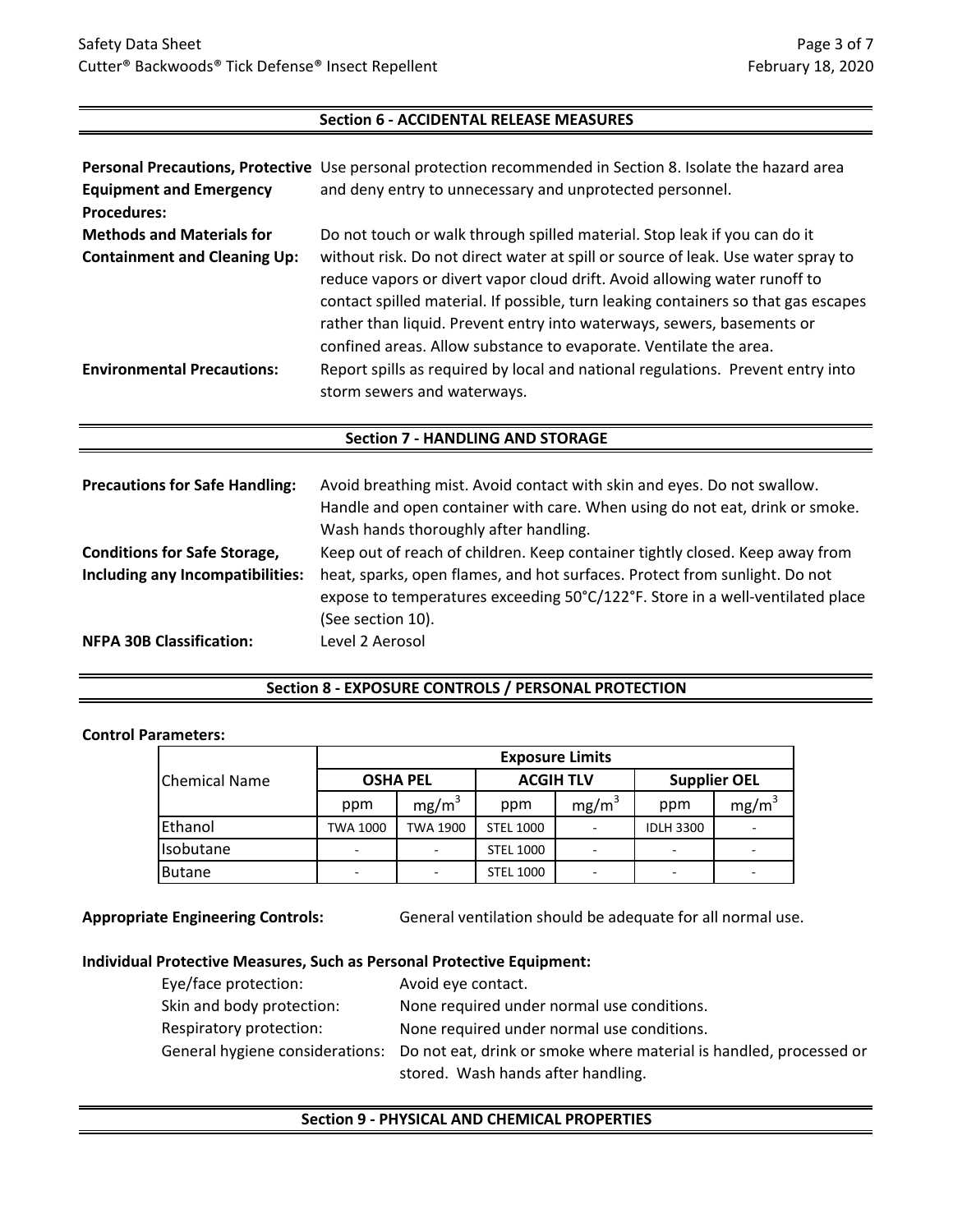| Appearance (physical state,       | Clear, water white to pale yellow liquid |
|-----------------------------------|------------------------------------------|
| color, etc.):                     |                                          |
| Odor:                             | <b>Ethanol and KBR</b>                   |
| <b>Odor Threshold:</b>            | No data available                        |
| pH:                               | 7.66                                     |
| <b>Melting / Freezing Point:</b>  | No data available                        |
| Initial boiling point and range:  | No data available                        |
| <b>Flashpoint:</b>                | 29°C (liquid portion)                    |
| <b>Evaporation Rate:</b>          | No data available                        |
| Flammability (solid, gas):        | No data available                        |
| Upper/lower flammability or       |                                          |
| explosive limits:                 | No data available                        |
| Vapor pressure:                   | No data available                        |
| Vapor density:                    | No data available                        |
| <b>Relative density:</b>          | 0.945                                    |
| Solubility(ies):                  | Soluble in water                         |
| Partition coefficient (n-         |                                          |
| octanol/water):                   | No data available                        |
| <b>Auto-ignition temperature:</b> | No data available                        |
| <b>Decomposition temperature:</b> | No data available                        |
| <b>Viscosity:</b>                 | No data available                        |
| <b>Heat of Combustion:</b>        | 20.3 kJ/g                                |
|                                   |                                          |

#### **Section 10 - STABILITY AND REACTIVITY**

| <b>Reactivity:</b>                          | No dangerous reaction known under conditions of normal use. |
|---------------------------------------------|-------------------------------------------------------------|
| <b>Chemical stability:</b>                  | Stable under normal storage conditions.                     |
| <b>Possibility of hazardous</b>             | No dangerous reaction known under conditions of normal use. |
| reactions:                                  |                                                             |
| <b>Conditions to avoid:</b>                 | Heat. Incompatible materials.                               |
| Incompatible materials:                     | None known.                                                 |
| <b>Hazardous decomposition</b><br>products: | May include, and are not limited to oxides of carbon.       |

## **Section 11 - TOXICOLOGICAL INFORMATION**

Information on the likely routes Inhalation, Ingestion and/or skin or eye contact **of exposure:**

#### **Symptoms related to the physical, chemical and toxicological characteristics:**

| Inhalation:   | May cause respiratory tract irritation.                          |
|---------------|------------------------------------------------------------------|
| Ingestion:    | May be harmful if swallowed. May cause stomach distress, nausea  |
|               | or vomiting.                                                     |
| Skin contact: | May cause skin irritation. Symptoms may include redness, drying, |
|               | defatting and cracking of the skin.                              |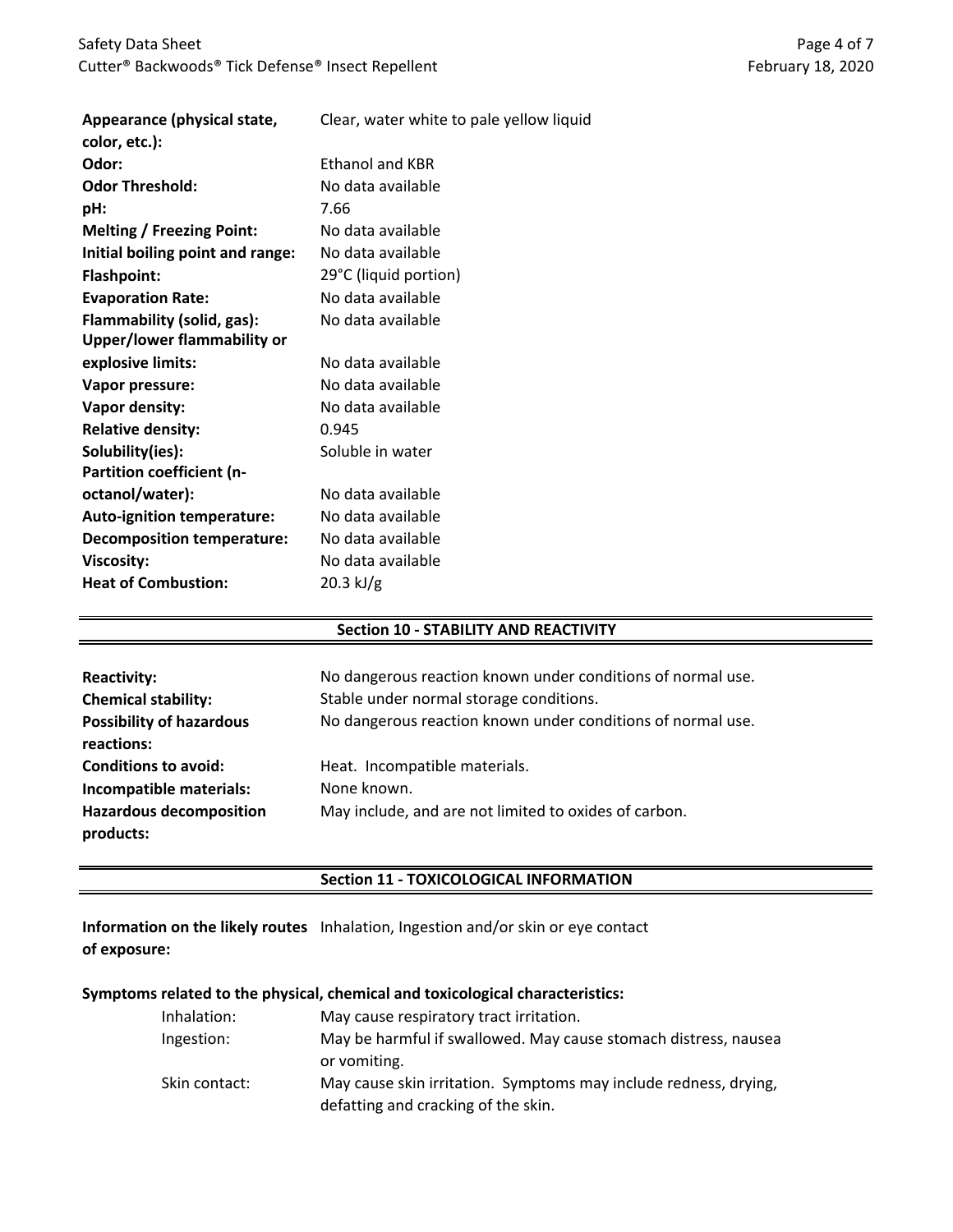| Safety Data Sheet<br>Cutter <sup>®</sup> Backwoods <sup>®</sup> Tick Defense <sup>®</sup> Insect Repellent |                                                                                                                                                                            |               |                                                                         |                   | Page 5 of 7<br>February 18, 2020 |
|------------------------------------------------------------------------------------------------------------|----------------------------------------------------------------------------------------------------------------------------------------------------------------------------|---------------|-------------------------------------------------------------------------|-------------------|----------------------------------|
| Eye contact:                                                                                               | Causes eye irritation. Symptoms may include discomfort or pain,<br>excess blinking and tear production, with possible redness and<br>swelling.                             |               |                                                                         |                   |                                  |
| <b>Acute Toxicity Values:</b>                                                                              | <b>Calculated overall Chemical Acute Toxicity Values (ATE)</b>                                                                                                             |               |                                                                         |                   |                                  |
|                                                                                                            | LD50 (Oral)                                                                                                                                                                | LD50 (Dermal) |                                                                         | LC50 (inhalation) |                                  |
|                                                                                                            | >5000 mg/kg                                                                                                                                                                | >5000 mg/kg   |                                                                         | $>2$ mg/l         |                                  |
| <b>Eye Contact:</b><br><b>Skin Contact:</b><br>Sensitization:                                              | This product is an eye irritant.<br>Based on available data, the classification criteria are not met.<br>Based on available data, the classification criteria are not met. |               |                                                                         |                   |                                  |
| <b>Chronic Effects-</b><br>Carcinogenicity:                                                                | Ingredient                                                                                                                                                                 |               | <b>Chemical Listed as a Carcinogen</b><br>or Potential Carcinogen (NTP, |                   |                                  |
|                                                                                                            |                                                                                                                                                                            |               |                                                                         | IARC, OSHA)       |                                  |
|                                                                                                            | None of the ingredients present in this product at or above 0.1%                                                                                                           |               |                                                                         |                   |                                  |
|                                                                                                            | are listed as potential carcinogens on the NTP, IARC or OSHA lists.                                                                                                        |               |                                                                         |                   |                                  |
| <b>Reproductive Toxicity:</b>                                                                              | Based on available data, the classification criteria are not met.                                                                                                          |               |                                                                         |                   |                                  |
| <b>Germ Cell Mutagenicity:</b>                                                                             | Based on available data, the classification criteria are not met.                                                                                                          |               |                                                                         |                   |                                  |
| <b>STOT-single exposure:</b>                                                                               | Based on available data, the classification criteria are not met.                                                                                                          |               |                                                                         |                   |                                  |
| <b>STOT-repeated exposure:</b>                                                                             | Based on available data, the classification criteria are not met.                                                                                                          |               |                                                                         |                   |                                  |
| <b>Aspiration hazard:</b>                                                                                  | Based on available data, the classification criteria are not met.                                                                                                          |               |                                                                         |                   |                                  |
| <b>Section 12 - ECOLOGICAL INFORMATION</b>                                                                 |                                                                                                                                                                            |               |                                                                         |                   |                                  |

## **Section 12 - ECOLOGICAL INFORMATION**

| This product is not expected to be harmful to aquatic organisms. |
|------------------------------------------------------------------|
| No data available                                                |
| No data available                                                |
| No data available                                                |
| No data available                                                |
|                                                                  |

# **Section 13 - DISPOSAL CONSIDERATIONS**

Dispose of in accordance with all local, state,/provincial and federal regulations. For more information see product label.

# **Section 14 - TRANSPORTATION INFORMATION**

| DOT:         | UN Number:<br><b>Proper Shipping Name:</b><br>Hazard Class:<br>Packing Group:<br>Limited Quantity: | UN1950<br>Aerosols<br>2.1<br>None<br>$\leq$ 11 |
|--------------|----------------------------------------------------------------------------------------------------|------------------------------------------------|
| <b>IATA:</b> | UN Number:<br><b>Proper Shipping Name:</b>                                                         | <b>UN1950</b><br>Aerosols                      |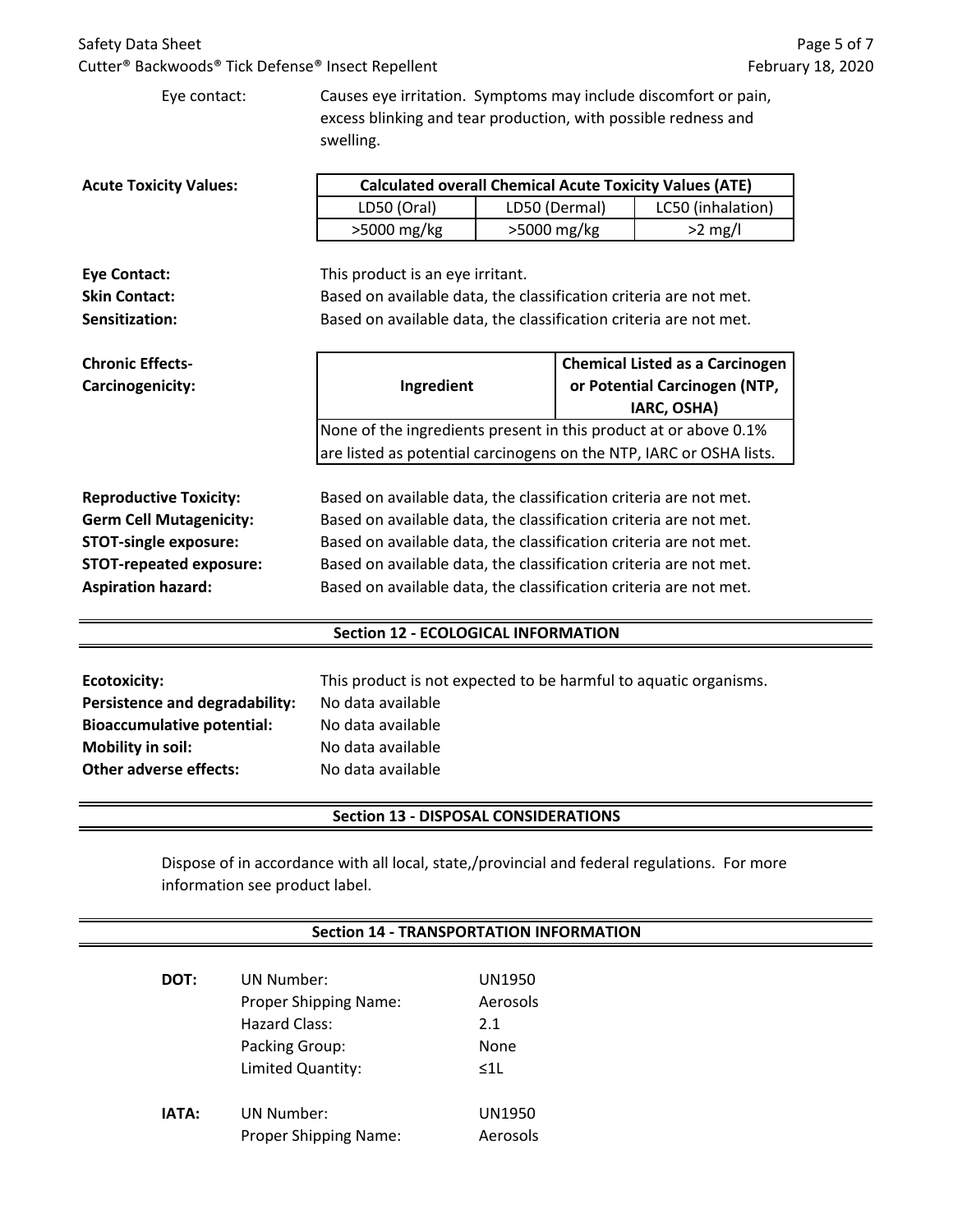## Safety Data Sheet Cutter® Backwoods® Tick Defense® Insect Repellent

|       | <b>Hazard Class:</b>         | 2.1      |
|-------|------------------------------|----------|
|       | Packing Group:               | None     |
| IMDG: | UN Number:                   | UN1950   |
|       | <b>Proper Shipping Name:</b> | Aerosols |
|       | <b>Hazard Class:</b>         | 2.1      |
|       | Packing Group:               | None     |
|       | Limited Quantity:            | $<$ 11   |
|       |                              |          |

#### **Section 15 - REGULATORY INFORMATION**

#### **US EPA Label Information:**

# **EPA Pesticide Registration Number** 121-92

## **Federal Insecticide, Fungicide, Rodenticide Act Regulations**

This chemical is a pesticide product registered by the Environmental Protection Agency and is subjected to certain labeling requirements under the federal pesticide law. These requirements differ from the classification criteria and hazard information required for safety data sheets, and for workplace labels of non-pesticide chemicals. Following is the hazard information as required on the pesticide label:

#### **EPA Pesticide Label**

CAUTION: KEEP OUT OF REACH OF CHILDREN.

Hazards to Humans and Domestic Animals

**CAUTION**: Causes moderate eye irritation. Avoid contact with eyes or clothing. Wash thoroughly with soap and water after handling and before eating, drinking, chewing gum, using tobacco or using the toilet. Use of this product may cause skin reactions in rare cases.

**FIRST AID: If in Eyes:** Hold eye open and rinse slowly and gently with water for 15-20 minutes. Remove contact lenses, if present, after the first 5 minutes, then continue rinsing. Call a Poison Control Center or doctor for treatment advice. Have the product container or label with you when calling a Poison Control Center or doctor, or going for treatment. Hotline Number: In case of an emergency, call 1-800-767-9927.

**PHYSICAL OR CHEMICAL HAZARDS: FLAMMABLE.** Contents under pressure. Keep away from heat, sparks and open flame. Do not puncture or incinerate container. Exposure to temperatures above 130ºF may cause bursting.

**STORAGE AND DISPOSAL:** Do not contaminate water, food or feed by storage or disposal. **Pesticide Storage:** Store the product in a cool, dry place, out of reach of children. **Container Disposal:** Do not puncture or incinerate! **If empty:** Offer for recycling, if available. **If partly filled:** Call your local solid waste agency for disposal instructions. Never place unused product down any indoor or outdoor drain.

**EPA TSCA Inventory:** All of the components of this product are either on the Toxic Substances Control Act (TSCA) Inventory List or exempt. See OSHA hazards listed in section 2.

**SARA Hazard Category (311/312):**